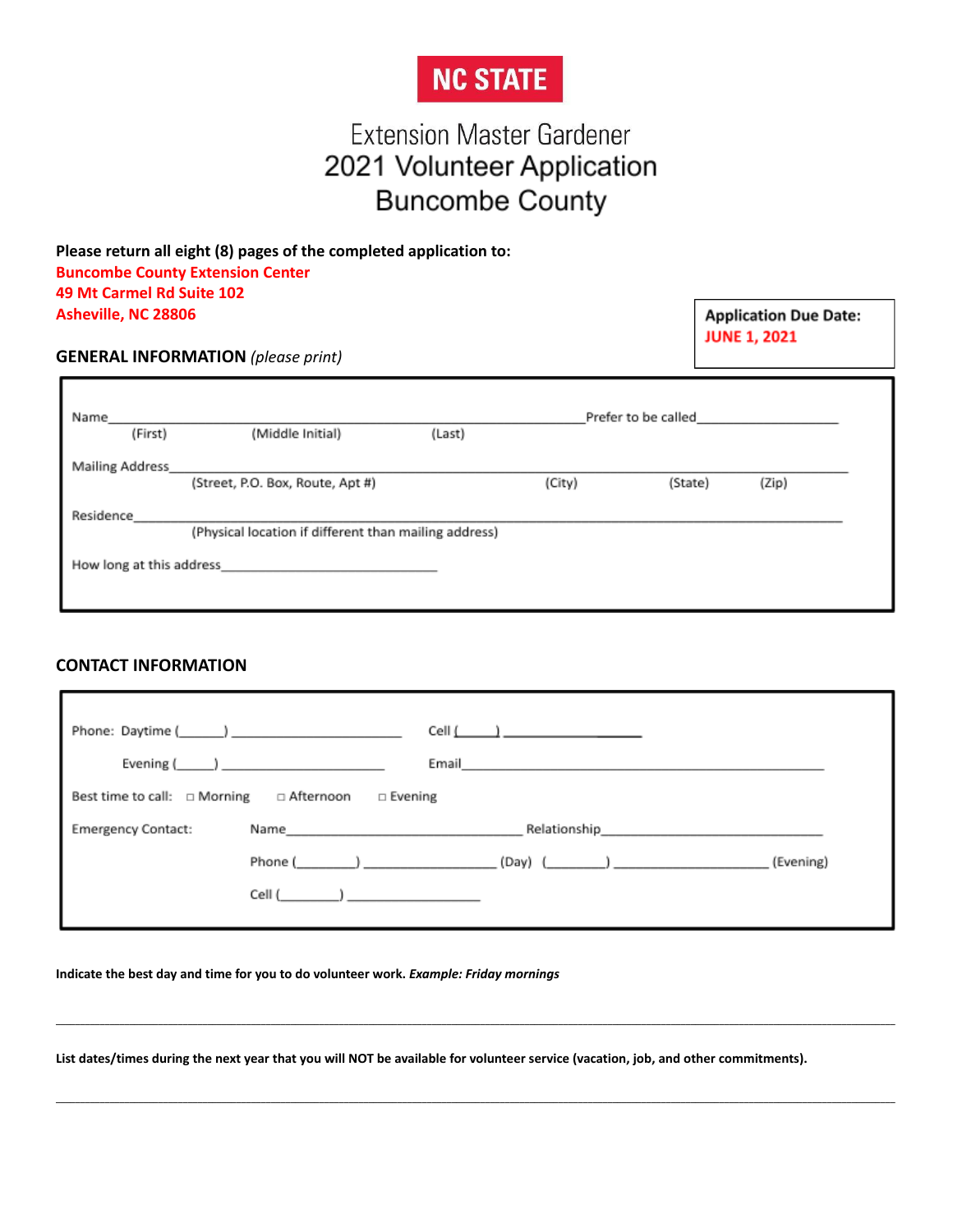#### **EMPLOYMENT AND VOLUNTEER EXPERIENCE**

### **CURRENT EMPLOYMENT STATUS** *(please check one)*

□ retired □ work full time □ work part time □ not employed for pay

## **Please complete all occupation and volunteer positions for the last 10 years (add pages if necessary**.)

| <b>Current Occupation/Volunteer Position</b> | Employer/Organization           |                  |
|----------------------------------------------|---------------------------------|------------------|
| <b>Employer/Organization Address</b>         | Employer/Organization Telephone |                  |
| City, State, Zip                             | <b>Email Address</b>            | Employed From/To |
| Previous Occupation/Volunteer Position       | Employer/Organization           |                  |
| <b>Employer/Organization Address</b>         | Employer/Organization Telephone |                  |
| City, State, Zip                             | <b>Email Address</b>            | Employed From/To |
| Previous Occupation/Volunteer Position       | Employer/Organization           |                  |
| <b>Employer/Organization Address</b>         | Employer/Organization Telephone |                  |
| City, State, Zip                             | Email Address                   | Employed From/To |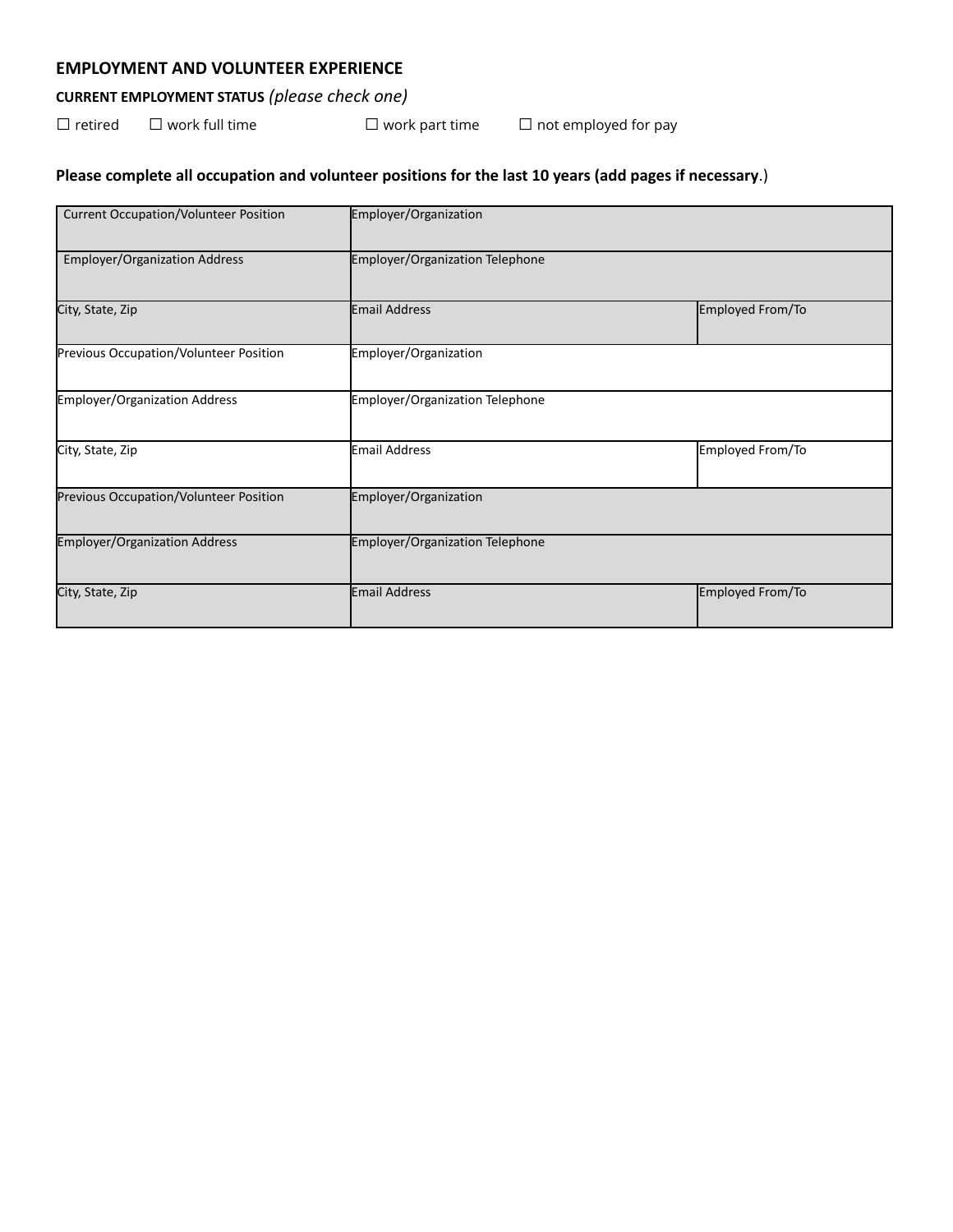## Please list three references, not related to you, who you have known you for at least two years.

| Address, City, State, Zip |                      |
|---------------------------|----------------------|
|                           | Relationship         |
|                           |                      |
|                           |                      |
| Address, City, State, Zip |                      |
| <b>Email Address</b>      | Relationship         |
|                           |                      |
| Address, City, State, Zip |                      |
| <b>Email Address</b>      | Relationship         |
|                           |                      |
|                           |                      |
|                           | <b>Email Address</b> |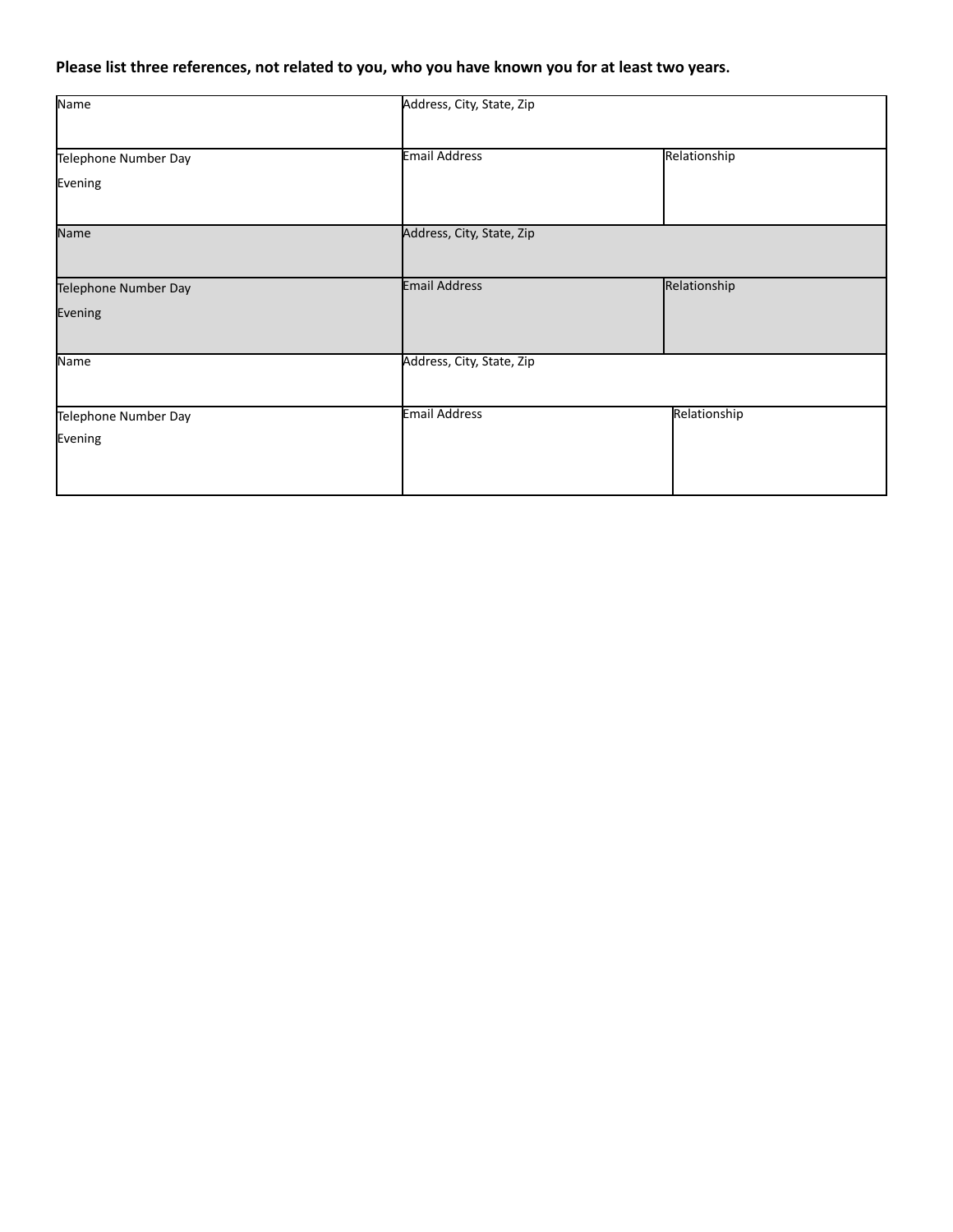#### **EDUCATION AND GARDEN EXPERIENCE**

|                     | Please circle your highest education level. |                                                                                                |  |                                                                                                                           |
|---------------------|---------------------------------------------|------------------------------------------------------------------------------------------------|--|---------------------------------------------------------------------------------------------------------------------------|
| High School         |                                             | Some College Associate's Degree Bachelor's Degree Master's Degree Doctorate Degree             |  |                                                                                                                           |
|                     |                                             |                                                                                                |  |                                                                                                                           |
|                     |                                             | List your top three areas of gardening interest. Example: vegetables, roses, houseplants, etc. |  |                                                                                                                           |
|                     |                                             |                                                                                                |  |                                                                                                                           |
|                     |                                             |                                                                                                |  |                                                                                                                           |
|                     |                                             |                                                                                                |  |                                                                                                                           |
|                     |                                             | List any gardening groups in which you are currently active.                                   |  |                                                                                                                           |
|                     |                                             |                                                                                                |  |                                                                                                                           |
|                     |                                             |                                                                                                |  |                                                                                                                           |
|                     |                                             |                                                                                                |  |                                                                                                                           |
|                     |                                             | List Cooperative Extension programs you have participated in or services you have received.    |  |                                                                                                                           |
|                     |                                             |                                                                                                |  |                                                                                                                           |
|                     |                                             |                                                                                                |  |                                                                                                                           |
|                     |                                             | List volunteer roles you are most interested in performing.                                    |  |                                                                                                                           |
|                     |                                             |                                                                                                |  |                                                                                                                           |
|                     |                                             |                                                                                                |  |                                                                                                                           |
|                     |                                             |                                                                                                |  |                                                                                                                           |
|                     |                                             |                                                                                                |  | List any special skills that you could contribute in a volunteer capacity. Examples: computers, graphic design, teaching, |
| grant writing, etc. |                                             |                                                                                                |  |                                                                                                                           |
|                     |                                             |                                                                                                |  |                                                                                                                           |
|                     |                                             |                                                                                                |  |                                                                                                                           |

List any formal training in horticulture/gardening.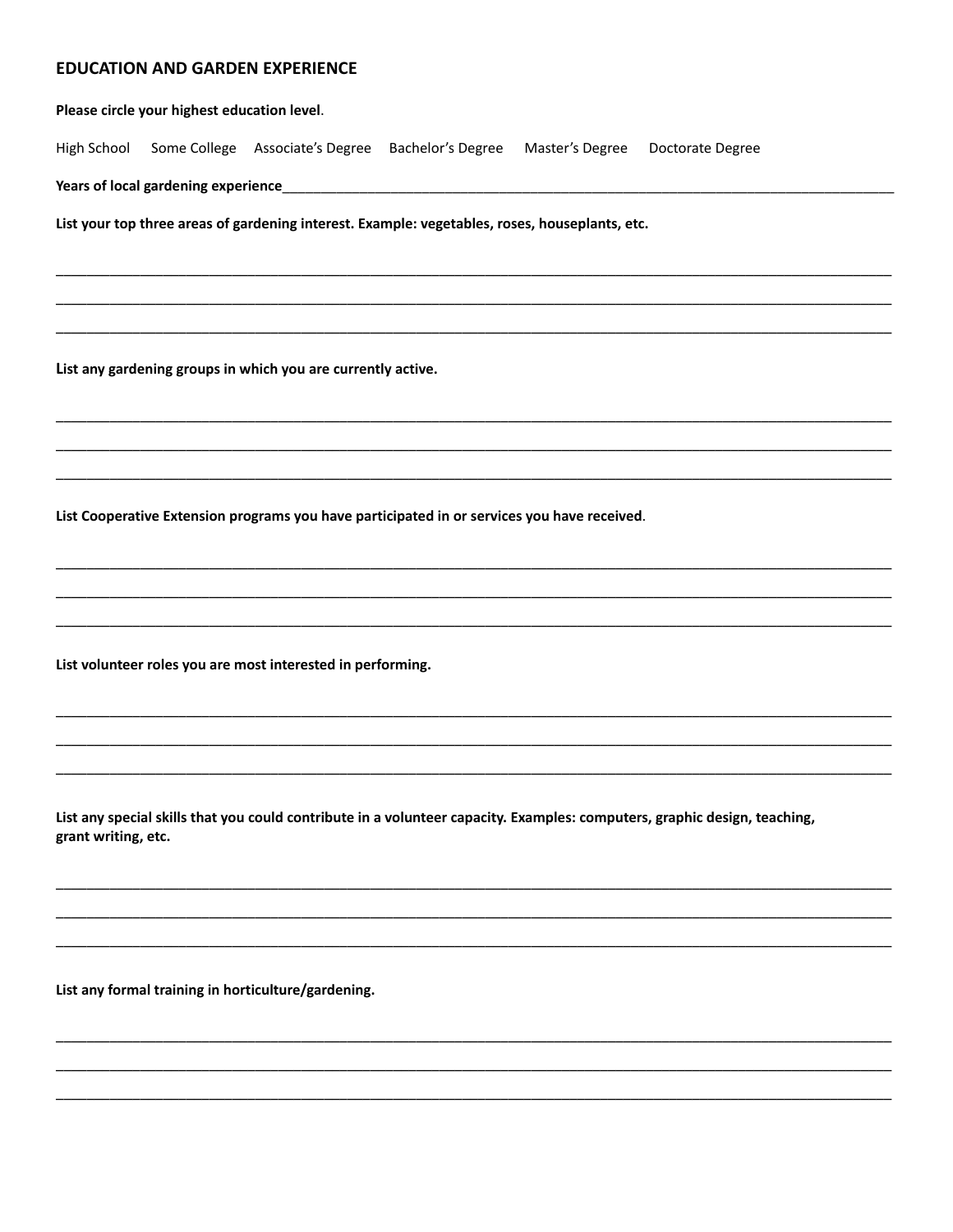\_\_\_\_\_\_\_\_\_\_\_\_\_\_\_\_\_\_\_\_\_\_\_\_\_\_\_\_\_\_\_\_\_\_\_\_\_\_\_\_\_\_\_\_\_\_\_\_\_\_\_\_\_\_\_\_\_\_\_\_\_\_\_\_\_\_\_\_\_\_\_\_\_\_\_\_\_\_\_\_\_\_\_\_\_\_\_\_\_\_\_\_\_\_\_\_\_\_\_\_\_\_\_\_\_\_\_\_\_

I wish to become a participant in the NC State Extension Master Gardener<sup>SM</sup> program, and would like to be accepted into the next training class. I understand the applications will be screened to select the best candidates to assist with consumer horticulture education. If accepted, **I agree to volunteer a minimum of (40) hours of service to the NC State Extension Master Gardener program within one year following class completion.** I understand that to continue as an Extension Master Gardener volunteer there are annual recertification requirements including both volunteer service (30 hours) and continuing education (15 hours). I understand there is a fee to cover the initial training, administrative and program expenses.

\_\_\_\_\_\_\_\_\_\_\_\_\_\_\_\_\_\_\_\_\_\_\_\_\_\_\_\_\_\_\_\_\_\_\_\_\_\_\_\_\_\_\_\_\_\_\_\_\_\_\_\_\_\_\_\_\_\_\_\_\_\_\_\_\_\_\_\_\_\_\_\_\_\_\_\_\_\_\_\_\_\_\_\_\_\_\_\_\_\_\_\_\_\_\_\_\_\_\_\_\_\_\_\_\_\_\_\_\_

I agree to abide by all policies and procedures of North Carolina Cooperative Extension and the NC State Extension Master Gardener program.

I understand that North Carolina State University and North Carolina A&T State University commit themselves to positive action to secure equal opportunity and prohibit discrimination and harassment regardless of age, color, disability, family and marital status, gender identity, genetic information, national origin, political beliefs, race, religion, sex (including pregnancy), sexual orientation, and veteran status.

I hereby certify that all of the entries on this application are true and complete and understand that any falsification of information herein constitutes cause for dismissal.

Applicant Signature **Example 20** and the set of the set of the set of the set of the set of the set of the set of the set of the set of the set of the set of the set of the set of the set of the set of the set of the set o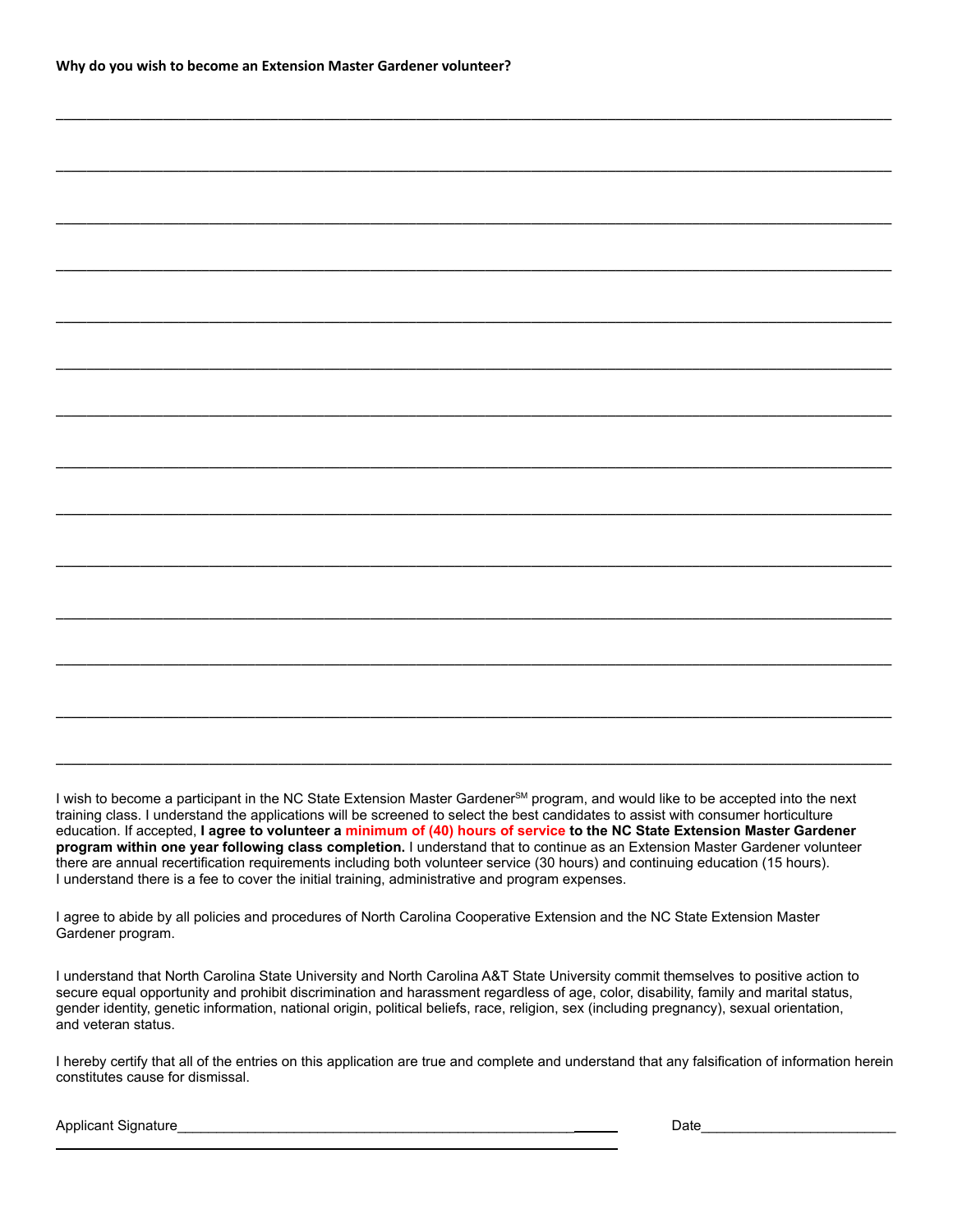#### **DEMOGRAPHIC DATA**

*The following information is requested solely for the purpose of determining compliance with Federal civil rights laws; your response will not affect consideration of your application. N.C. Cooperative Extension policy prohibits discrimination based on age, color, disability, family and marital status, gender identity, national origin, political beliefs, race, religion, sex (including pregnancy), sexual orientation and veteran status.*

| Gender (optional)                    | Ethnicity (optional):<br>٠                       |
|--------------------------------------|--------------------------------------------------|
| Female                               | Hispanic                                         |
| Male                                 | Not Hispanic                                     |
| I identify using a different<br>term | I Live (optional):<br>٠<br>On a farm             |
| Race (optional)                      | ப<br>Rural area or town under 10,000 population  |
| White                                | ப<br>Town or city of 10,000 to 50,000 population |
| Black/African American               | ⊐<br>Suburb or city over 50,000 population       |
| American Indian/Alaskan              | City over 50,000 population                      |
| Asian                                |                                                  |
| Native Hawaiian/Pacific<br>Islander  |                                                  |

*Rest of page intentionally left blank.*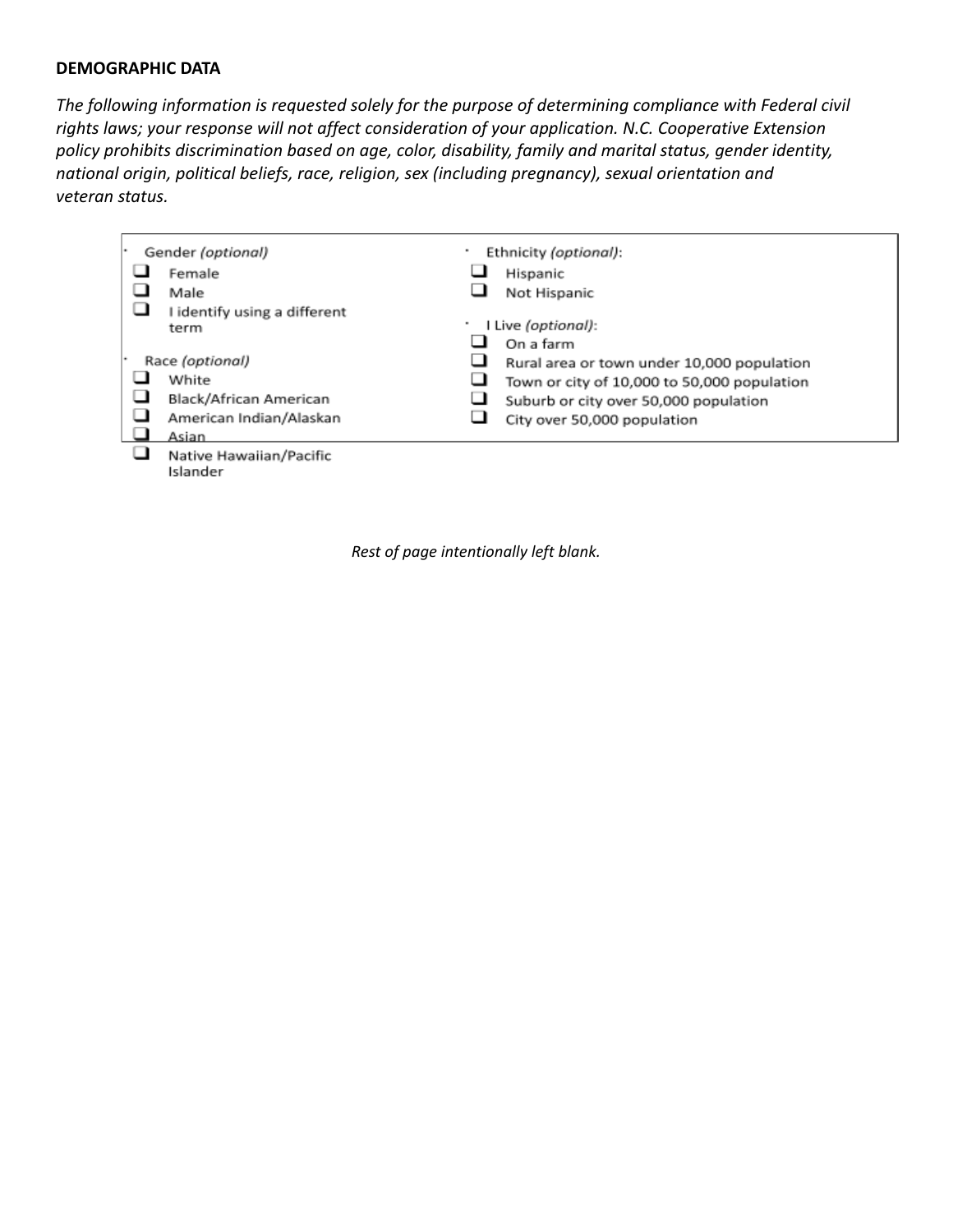## **North Carolina Extension Master Gardener Volunteer Application BACKGROUND SCREENING CONSENT**

| Last Name              | <b>First Name</b>                 |       | M.I.               |               |
|------------------------|-----------------------------------|-------|--------------------|---------------|
|                        |                                   |       |                    |               |
| <b>Current Address</b> |                                   |       | Since when?        | Date of Birth |
|                        |                                   |       |                    |               |
| $\overline{City}$      | State                             | Zip   | County             |               |
| <b>Home Phone</b>      | Drivers licenses number and state |       | Date of Expiration |               |
|                        | IDL#                              | State |                    |               |

Social security numbers are not collected on this form, however, for those positions that require criminal background checks, this information will be necessary for program participation.

#### List below previous residence(s) (city, state, zip) and any alias, maiden, or other names for the past seven years. **(Please begin with the most recent address)**

| Previous address     |              |            | How long at this address?     |
|----------------------|--------------|------------|-------------------------------|
| City                 | <b>State</b> | Zip        | Alias, Maiden, or Other Names |
| <b>Prior Address</b> |              |            | How long at this address?     |
| City                 | <b>State</b> | <b>Zip</b> | Alias, Maiden, or Other Names |
| <b>Prior Address</b> |              |            | How long at this address?     |
| City                 | <b>State</b> | Zip        | Alias, Maiden, or Other Names |

| Have you ever been convicted of a misdemeanor   | If yes, please give date, nature, and disposition of offense. (A criminal record will not        |
|-------------------------------------------------|--------------------------------------------------------------------------------------------------|
| or felony other than a minor traffic violation? | necessarily prevent an applicant from becoming an Extension Master Gardener Volunteer, but       |
| <b>IYes</b>                                     | rather will be considered as it relates to specifics of the volunteer position for which you are |
| ⊿No                                             | applying.)                                                                                       |
|                                                 |                                                                                                  |

I hereby authorize the Extension agent or authorized representative of the organization bearing this application to obtain and release any information pertaining to my background for the sole use of obtaining a criminal and traffic violation background check. I give my consent to a criminal and traffic violation background check.

I certify that, to the best of my knowledge and belief, all of my statements are true, correct, complete, and made in good faith.

Applicant Signature **Example 20** and the set of the set of the set of the set of the set of the set of the set of the set of the set of the set of the set of the set of the set of the set of the set of the set of the set o

| <b>For Office Use Only</b>                                         |                                      |
|--------------------------------------------------------------------|--------------------------------------|
| The criminal background check was: □ Satisfactory □ Unsatisfactory |                                      |
| Date of background check:                                          | Name of person conducting the check: |
| If unsatisfactory, please explain                                  |                                      |
|                                                                    |                                      |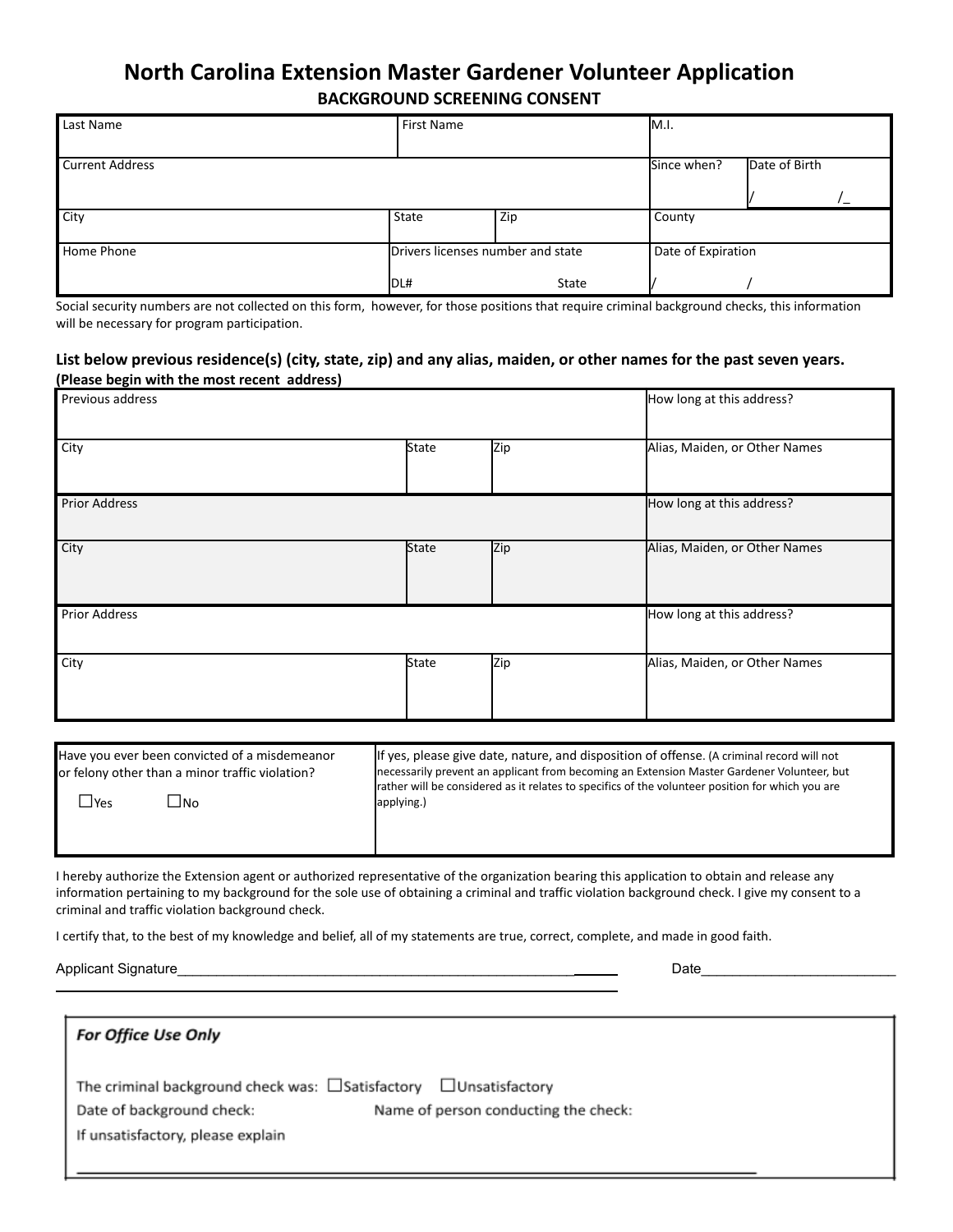# **NC STATE**

# **Extension Master Gardener**

# **NC State Extension Master Gardener<sup>SM</sup> Program Student/Intern Code of Conduct Form**

We appreciate your interest in the NC State Extension Master Gardener<sup>sM</sup> (EMG) program. Your satisfaction and progress in this volunteer role is important to us. Master Gardener volunteer (MGV) student/interns must sign this form and file it with the local Extension center, OR complete it online via the EMG Intranet, to be eligible to participate in EMG training, the EMG program, and to be covered by NC State [University's](https://irm.ehps.ncsu.edu/liability-insurance/) liability [protection](https://irm.ehps.ncsu.edu/liability-insurance/) plan.

By signing this form, you are agreeing to abide by all items in this agreement, as well as all program policies and procedures covered in the NC State EMG Program Guidelines, available at [go.ncsu.edu/2020-emg-guidelines.](https://go.ncsu.edu/2020-emg-guidelines) In addition, you are agreeing to abide by all items in the COVID-19 Guidelines for EMG Volunteer Activities, available at <https://go.ncsu.edu/emg-covid-guidelines>. Volunteers not adhering to all items in this agreement as well as all items within the Guidelines may forfeit their ability to participate in the EMG program.

## **As a student and intern in the NC State Extension Master Gardener**SM **Program, I agree to do the following:**

- 1. Participate fully in the 40 hour initial training course provided for NC State Extension Master Gardener volunteers.
- 2. Complete the 40 hour volunteer service internship within the required time, as specified by the local Extension agent.
- 3. Report all volunteer and education hours on the EMG Intranet on a regular basis, no less than monthly to support accurate reporting of volunteer efforts to state and county partners.
- 4. Meet any additional county requirements defined by the county agent or local EMG volunteer coordinator.
- 5. Abide by the NC State EMG Program Guidelines and the following Code of Conduct:
	- I will perform my duties with dignity and pride as a representative of NC State University, follow University and county policies, and work under the leadership of an NC State or NC A&T University employee.
	- I will respect and interact in a professional manner with paid staff, volunteers, and clientele. I will be a positive role model, refraining from profanity, harassment, disruptive behavior, or abuse of any kind.
	- I will perform assigned duties without financial compensation or workers' compensation coverage. I will not seek or accept personal payment for speaking engagements or other activities performed as a Master Gardener<sup>sM</sup> volunteer.
	- I will provide unbiased, research-based information consistent with NC State University recommendations.